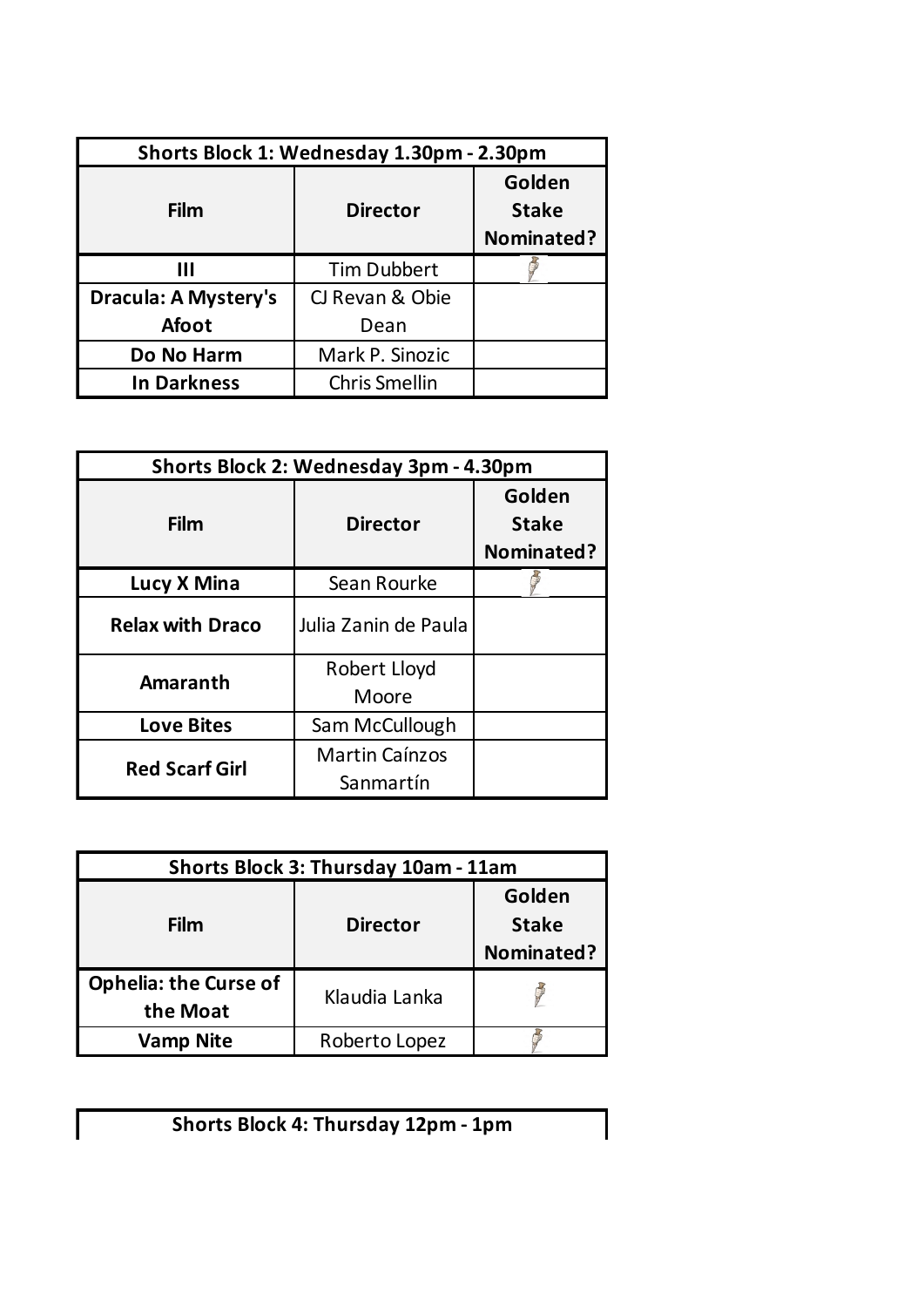| Film                                                            | <b>Director</b>    | Golden<br><b>Stake</b><br>Nominated? |
|-----------------------------------------------------------------|--------------------|--------------------------------------|
| <b>Creature</b>                                                 | Jeremy Zelikovic   |                                      |
| <b>Afterlife</b>                                                | Daniel Butler      |                                      |
| <b>How My Girlfriend</b><br><b>Ignited On Our Third</b><br>Date | <b>Marton Nagy</b> |                                      |

| Shorts Block 5: Thursday 2pm - 3pm |                          |                                      |
|------------------------------------|--------------------------|--------------------------------------|
| Film                               | <b>Director</b>          | Golden<br><b>Stake</b><br>Nominated? |
| Vampire of the                     | Callum Frame &           |                                      |
| <b>Gorbals</b>                     | Jayne Crawford           |                                      |
| <b>Dark Lights</b>                 | <b>Deborah Richards</b>  |                                      |
| <b>A Fresh Start</b>               | <b>Brittney Shepherd</b> |                                      |
| <b>She &amp; The Darkness</b>      | Daniel Romero            |                                      |

| Shorts Block 6: Friday 10am - 11am |                       |                                      |
|------------------------------------|-----------------------|--------------------------------------|
| Film                               | <b>Director</b>       | Golden<br><b>Stake</b><br>Nominated? |
| <b>Last Bite</b>                   | <b>Ashley Seering</b> |                                      |
| <b>When They Come</b>              | <b>Hunter Collins</b> |                                      |
| <b>Boy Meets Boy</b>               | Jonathan              |                                      |
|                                    | MacPherson            |                                      |
| <b>And Now Bacon</b>               | Daniel Limmer         |                                      |
| <b>Familiar</b>                    | David Ellison         |                                      |

| Shorts Block 7: Friday 12pm - 1pm |                               |                                      |
|-----------------------------------|-------------------------------|--------------------------------------|
| Film                              | <b>Director</b>               | Golden<br><b>Stake</b><br>Nominated? |
| <b>LINO</b>                       | Aurelien<br>Vernheslermusiaux |                                      |